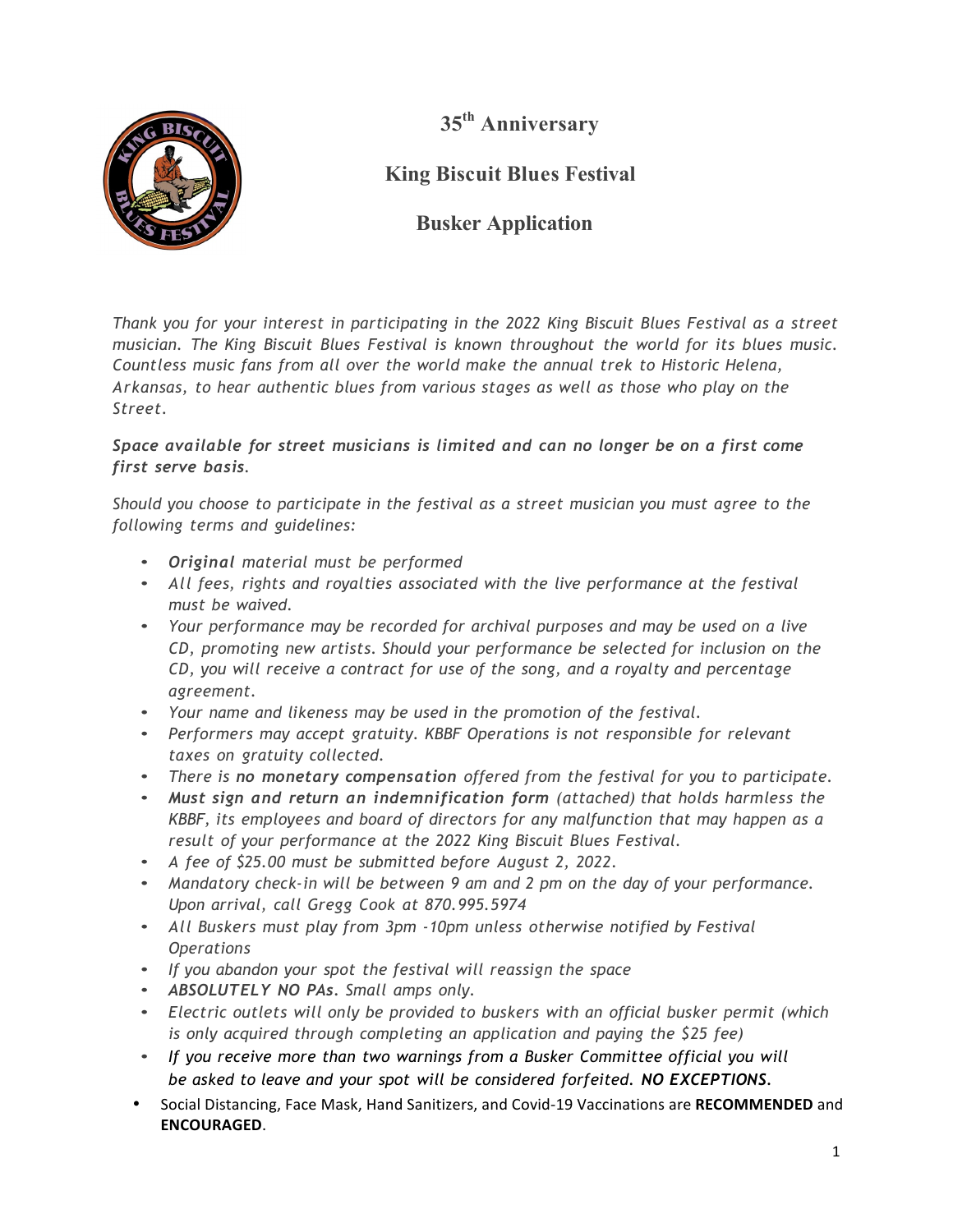*Please confirm if you will participate in this event by completing the following commitment form. Based on this form our staff will contact you with performance schedules, event location and detail.*

|                              | Artist (if a duo please list both names):                       |  |                                                                                                                                                                                          |  |
|------------------------------|-----------------------------------------------------------------|--|------------------------------------------------------------------------------------------------------------------------------------------------------------------------------------------|--|
|                              |                                                                 |  |                                                                                                                                                                                          |  |
| Contact Name:                |                                                                 |  |                                                                                                                                                                                          |  |
| Address:                     |                                                                 |  |                                                                                                                                                                                          |  |
|                              |                                                                 |  |                                                                                                                                                                                          |  |
| Phone:                       |                                                                 |  |                                                                                                                                                                                          |  |
| Email:                       |                                                                 |  |                                                                                                                                                                                          |  |
|                              | Please select the days you wish to perform:                     |  |                                                                                                                                                                                          |  |
|                              | ______ Thursday October 6, 2022                                 |  |                                                                                                                                                                                          |  |
| _____ Friday October 7, 2022 |                                                                 |  |                                                                                                                                                                                          |  |
|                              | _____ Saturday October 8, 2022                                  |  |                                                                                                                                                                                          |  |
| Please Circle one:           |                                                                 |  |                                                                                                                                                                                          |  |
|                              | Afternoon <b>Early Evening Late Evening</b>                     |  | All Day                                                                                                                                                                                  |  |
|                              | while performing at the festival.                               |  | I have reviewed the guidelines and rules for participating in the street performer program<br>and agree to follow all guidelines and rules set forth by the King Biscuit Blues Festival, |  |
|                              |                                                                 |  |                                                                                                                                                                                          |  |
|                              | check in the amount of \$25.00 by August 2, 2022 to:            |  | Please return the completed commitment form, signed Indemnification and a fee                                                                                                            |  |
|                              | KBBF Operations; P.O. Box 118; Helena, AR 72342                 |  |                                                                                                                                                                                          |  |
|                              | Phone: 870-572-5223- · Email operations@kingbiscuitfestival.com |  |                                                                                                                                                                                          |  |